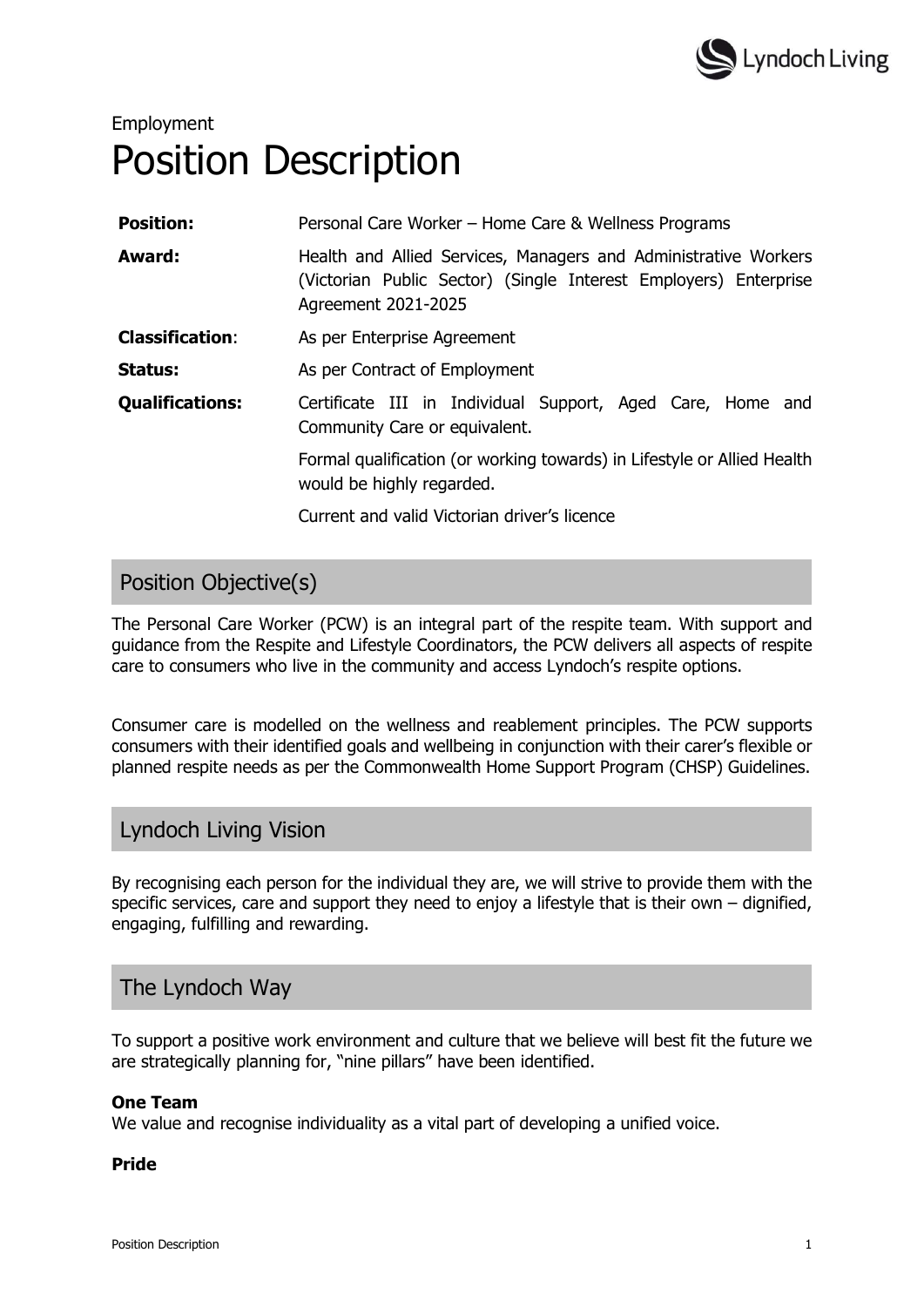

We support pride and passion in our work and in doing so, we attract others who share our values.

#### Welcoming Workplace

We encourage warm, friendly and respectful interactions across all aspects of our service.

#### Yes Culture

We always start with 'yes' in every deliberation.

#### Customer Service

We ensure that customers feel engaged and valued in every interaction.

#### Innovation

We will enhance our services and exceed customers' expectations, by embracing innovation and fresh ideas.

#### Fun and Enjoyment

We recognise that fun and enjoyment are critical to success.

#### Social Purpose

Through the social conscience of our staff and consumers we actively engage with causes that impact our local community

#### Safety

We actively promote safety through the provision of innovative and high quality training, monitoring of risk, and compliance with OHS regulations

## Key Responsibilities an Duties

- To support and maintain care relationships between carers and consumers, through providing good quality respite care for frail older people.
- To provide respite options to consumers and carers in the community or in their own homes.
- To assist in maintaining a safe and relaxed environment that encourages socialisation and community connection. Work independently and collaboratively while providing quality consumer care, make appropriate decisions about consumers care and support needs.
- Assist with transporting and supporting consumers on planned outings.
- Implement appropriate care in response to physical, emotional and social needs.
- Accurately assesses the consumer's individual needs and expectation of the respite program. To be involved in the development and implementation of the consumer's goal orientated care plan and reviews in conjunction with Respite Coordinators.
- To be directly involved in planning, supervising and implementing individual and/or group activity programs. Include all aspects of individual personal care needs and activity choices as per consumers care plans.
- Communicate the consumers and their carers needs through effective verbal, written and computer skills in a clear, concise and objective manner.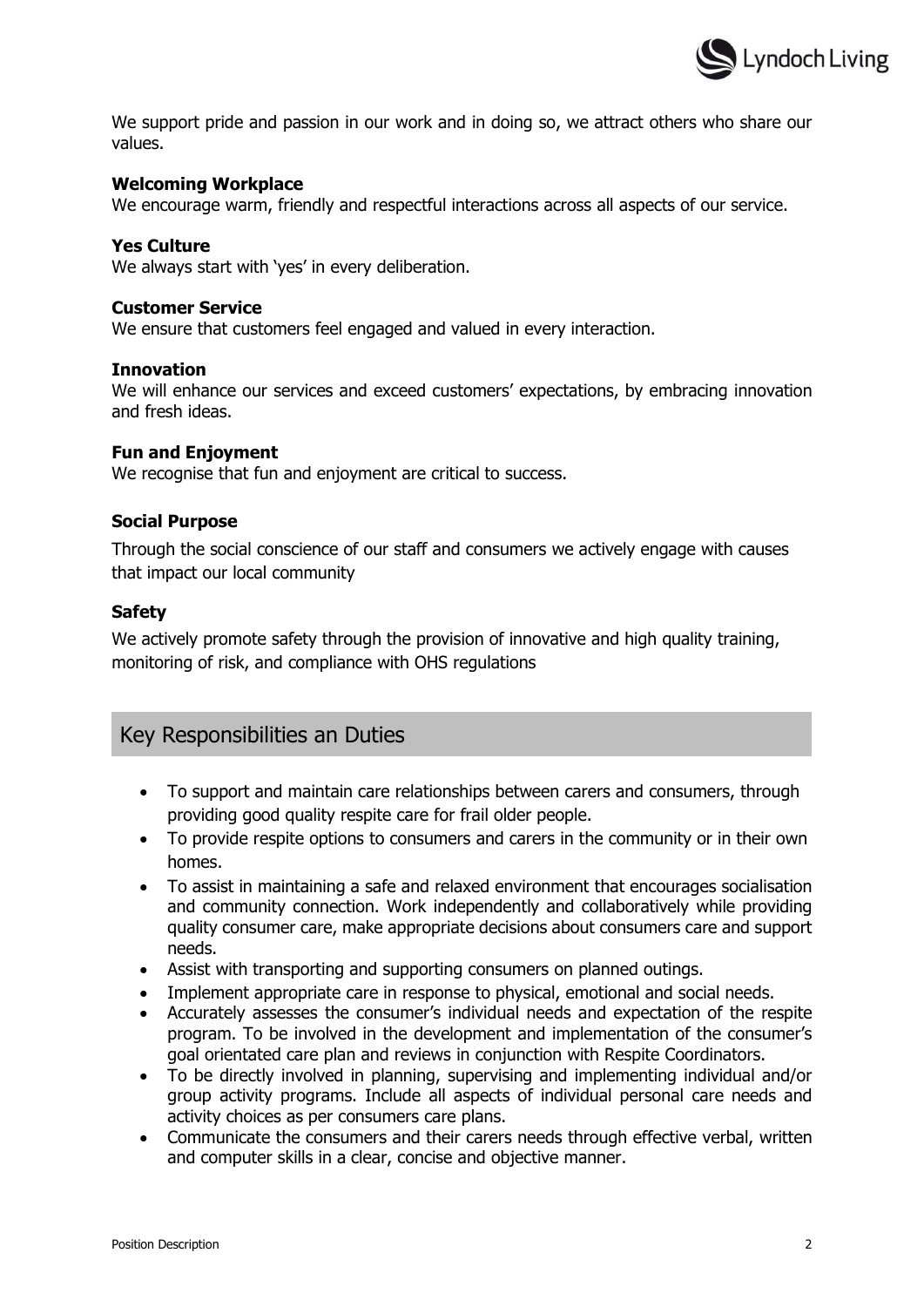

- Recording appropriate data and records. Complete documentation requirements in accordance with the Respite Department and Lyndoch's policy and procedures.
- To encourage consumers to maintain their optimum level of independence in activities of everyday living by following the Commonwealth Home Support Program (CHSP) wellness and reablement principles.
- Distribute consumer's medication consistent with best practice.
- Ability to work independently in the CHSP Overnight Respite Program to ensure a high quality respite experience.
- Value the expertise of all members of the team in achieving quality consumer outcomes.
- Communicates effectively with other members of the team, attend and contribute to respite team meetings.
- Maintains consumer confidentiality at all times.
- Recognises own ability and level of professional competence.
- Ensures practice is in accordance with legislation and common law affecting practice.
- Ability to apply appropriate emergency procedures and the Occupational Health & Safety requirements in both the onsite and community setting.
- Other duties as required within scope of practice.

# Organisational Relationships

| <b>Reports to:</b>        | Manager - Home Support and Wellness Programs                              |
|---------------------------|---------------------------------------------------------------------------|
| <b>Supervises:</b>        | Nil                                                                       |
|                           | <b>Internal Contacts:</b> All Lyndoch staff and Consumers.                |
| <b>External Contacts:</b> | Members of the Public, Families and Carers, Contractors and<br>Suppliers. |

# Specialist Knowledge and Skills

The following knowledge and skills are required to be utilized:

- Demonstrated knowledge and experience in the provision of care associated with daily living activities in order to meet the needs of consumers.
- Demonstrated knowledge and experience in Aged and Community care.
- Understanding of the Continuous Quality Improvement process and Accreditation.
- Demonstrates a positive attitude to the agreed role and responsibility of the position.
- Commitment to a high standard of service for the elderly and/or disabled.
- Demonstrated commitment to a strong customer focus.
- Has an understanding of Commonwealth directed Mandatory Reporting requirements.

## Management Skills

The following management skills are required to be utilised:

Ability to prioritise and complete tasks to an agreed period.